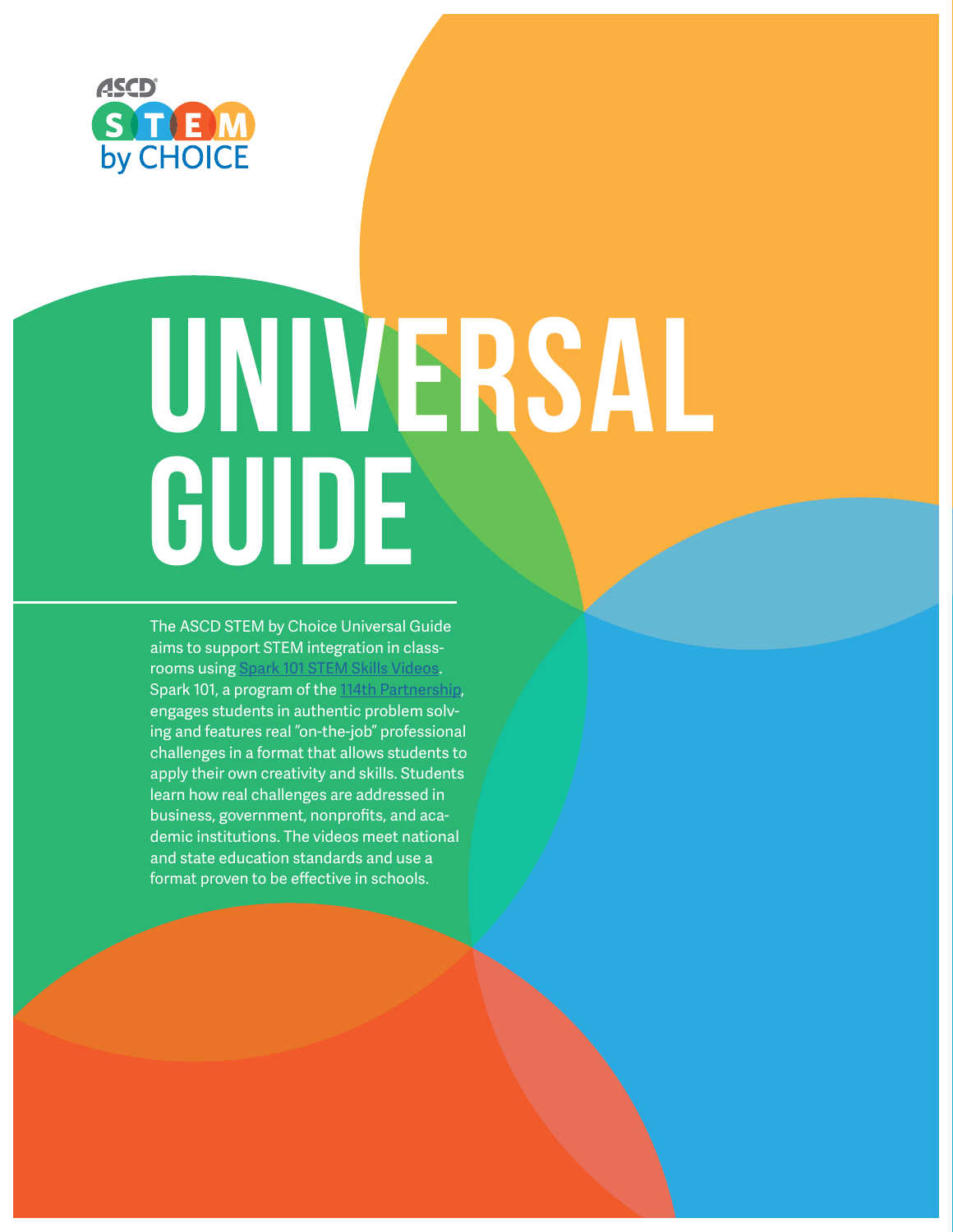## Universal Guide



# **Acknowledgements**

ASCD would like to thank the many people who contributed to this report:

**Mauro Diaz, NBCT** *Dean Morgan Middle School Casper, Wyoming*

**Douglas Hodum** *Mt. Blue Campus Farmington, Maine*

**Tammie Schrader** *Regional Computer Science and Science Coordinator Spokane, Washington*

**Bruce Wellman, NBCT** *Engineering Academy at Olathe Northwest High School Olathe, Kansas*

**Joshua Zagorski** *Maple Shade School District Maple Shade, New Jersey*

We are grateful for their generous time and support that made this work possible.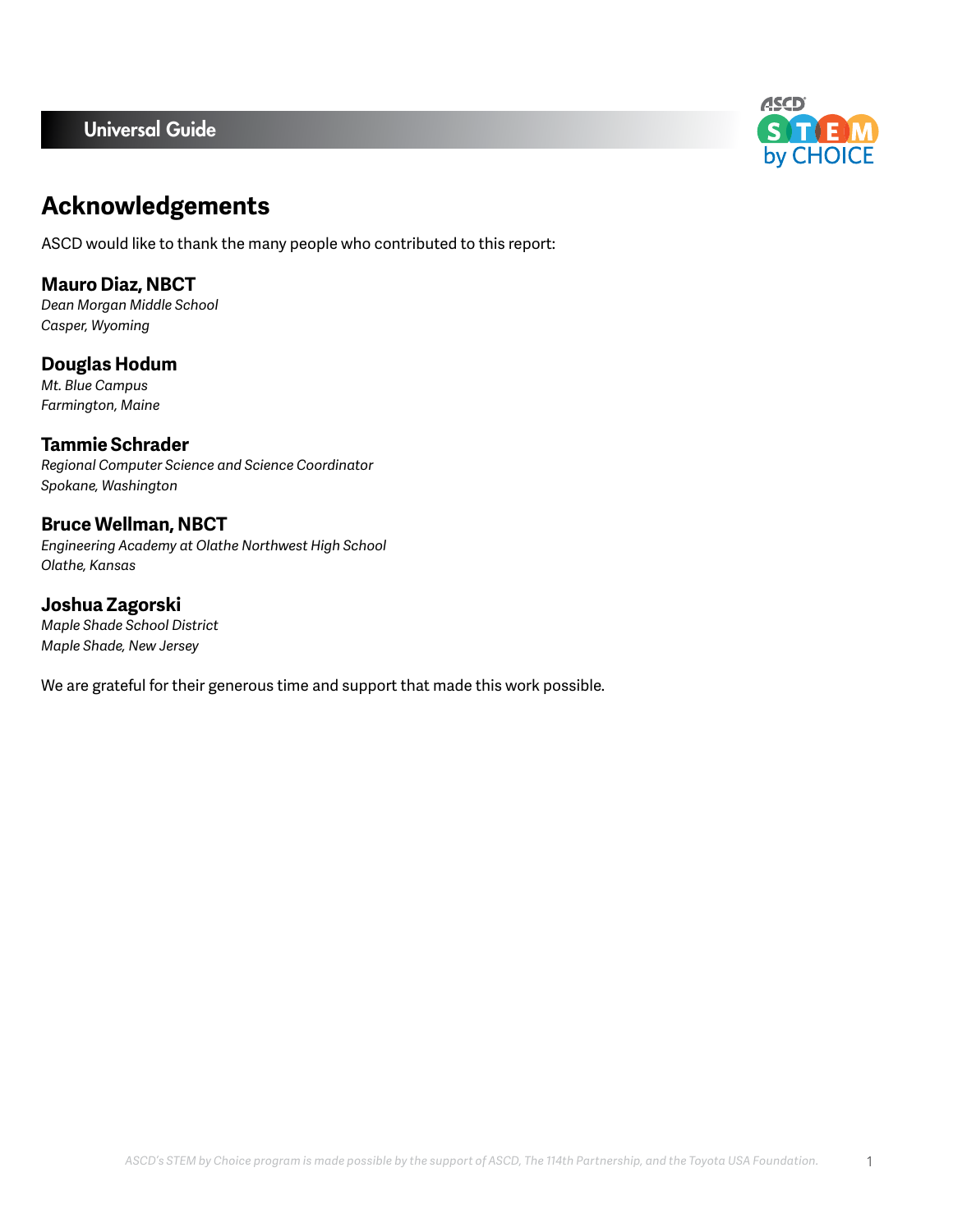

# **STEM by Choice Universal Guide**

## **Directions:**

- 1. Visit <http://www.spark101.org>to sign up and create a free account. NOTE: If you do not sign up for an account, you will not be able to access the resources and videos on the site.
- 2. Watch [Spark101 Teacher Implementation](https://www.youtube.com/watch?v=rstab6jZa9o&feature=youtu.be). While watching the video, follow along with the **STEM by Choice Universal Guide: Sample** (pages 3–4).
- 3. Click "Find Videos" along the top navigation bar on the Spark 101 website.
- 4. Search for a video that you would like to use in your classroom that best connects with your content area and standards. This will be the video you will use in conjunction with the **STEM by Choice Universal Guide: Template** (pages 5–6) for your lesson.
- 5. Complete the **STEM by Choice Universal Guide: Template** to develop and implement a lesson with your students. NOTE: There are additional classroom resources on the Spark 101 site, such as lesson plans and student engagement resources, that you can also use for your lesson.

# **How to Use This Guide**

- Spark101 videos are designed to be a part of a larger learning experience of encountering a real-world problem and a solution developed by various STEM professionals. The videos are not intended to be complete lessons, but rather a part of a learning progression.
- The framework supports lesson design as a tool for engaging students.
- The videos are intended to provide a framework for student engagement in which students solve a real-world problem or challenge. As a supplement to a lesson plan, each video is intended to provide a context through which students can problem solve and work in small groups.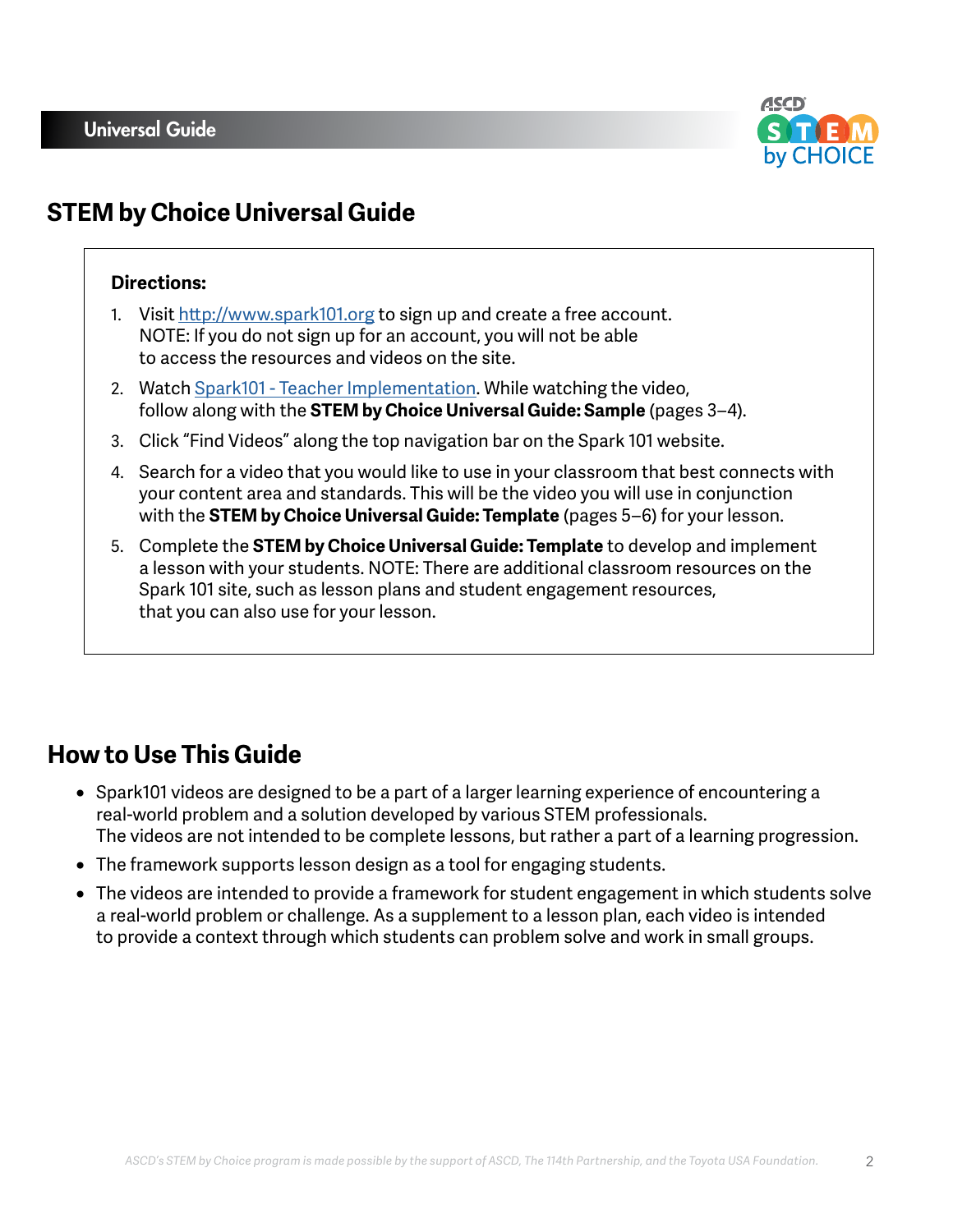

# **STEM by Choice Universal Guide: Sample**

#### **Gain Interest/Essential Question (Below are generic lesson starters to begin this lesson):** Ignite students' excitement and curiosity. How does your lesson connect to the real world? What problem do you want students to solve?

Connect your lesson to real-world applications with videos, essential questions, guest speakers, and so on.

| Phenomena/Real-World Connection: 1<br>The initial hook should either spark students'<br>interest or create a context through which<br>students can problem solve in small groups.                                                                                                                                                                                                   | <b>Engage:</b> Place students in teams to share the<br>questions they developed when being introduced<br>to the challenge.                                                                |
|-------------------------------------------------------------------------------------------------------------------------------------------------------------------------------------------------------------------------------------------------------------------------------------------------------------------------------------------------------------------------------------|-------------------------------------------------------------------------------------------------------------------------------------------------------------------------------------------|
| <b>Time for Inquiry:</b> Spark kids' curiosity by providing<br>them individual time to develop questions based<br>on the real-world connection and problem that is<br>presented. These questions will serve as the basis<br>for student-led collaboration in teams and provide<br>students with the big picture of what they are<br>learning and how it connects to the real world. | <b>Collaborate:</b> Have teams discuss these questions and<br>develop any new questions or insight based on the real-world<br>application, problem, or challenge that is being presented. |

**Instructional Sequence Prework:** How will you design your lesson? Teachers may want to obtain and provide students access to data (print or digital) or local scenarios by contacting local or state government agencies, such as the rural water department or district, conservation district, department of transportation, state geology department, or nonprofits that may work in the subject area of the video in order to make the content or data sets more relevant and connected to local issues for the students.

## *Connections to Crosscutting Concepts*

- **Part 1: Instructional Sequence—Engage and Develop Interest** *(Below is an example of how one teacher chose to launch this lesson.)*
	- The teacher activates prior knowledge and integrates NGSS Crosscutting Concepts. (Systems and System Models/Patterns)
	- In this lesson, the teacher selects two videos from YouTube to help set the stage and activate prior knowledge.
	- The students watch the first video, focus on the phenomena, and develop three real-world connection questions.
	- Student groups share out their top questions and then watch the second video.
	- Student groups discuss possible answers for the previously selected real-world connection questions for the first video and begin developing questions related to the second video.

1 May connect to Next Generation Science Standards (NGSS), National Science, Technology, Engineering, and Math frameworks, or both.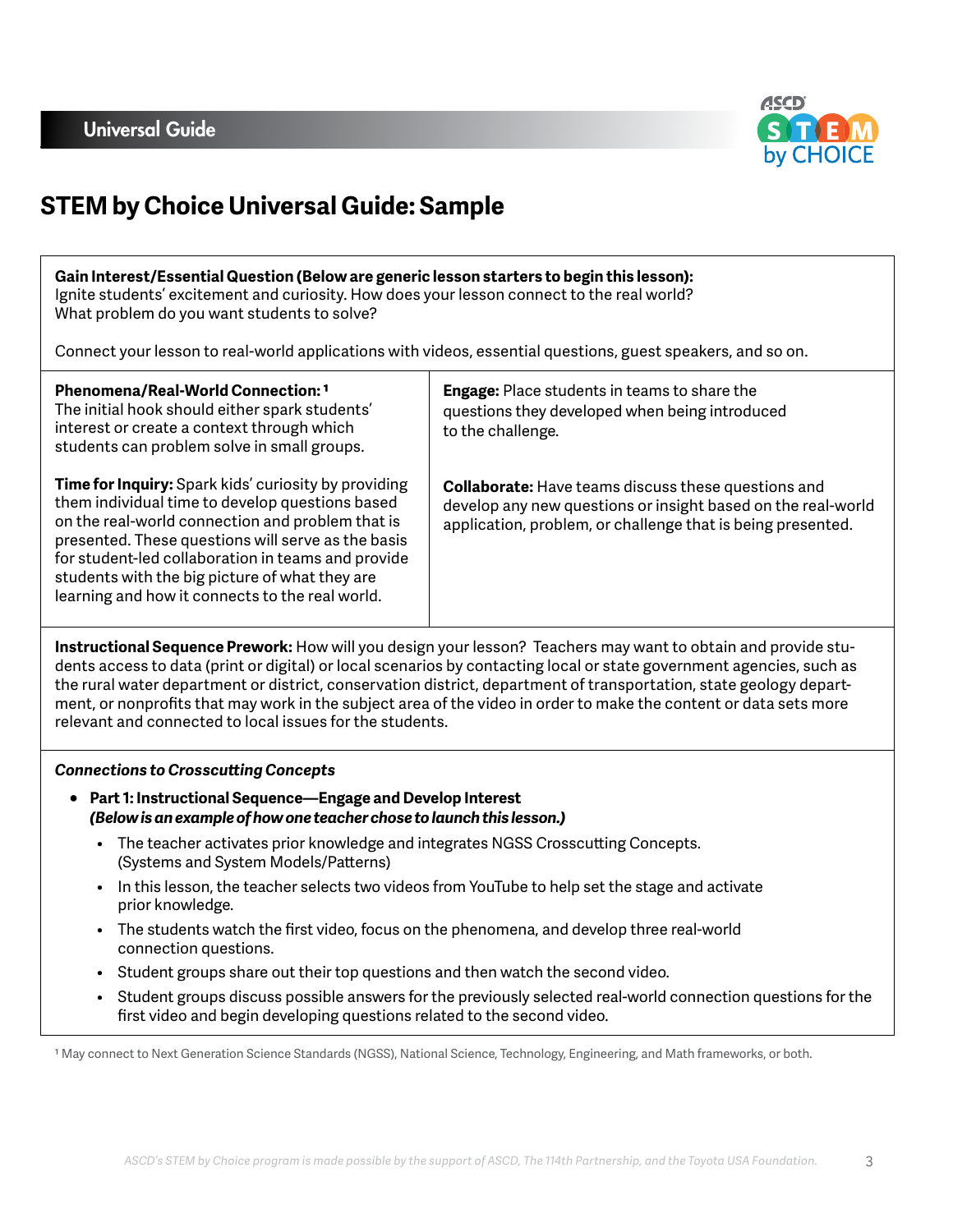## Universal Guide



- **Part 2: Instructional Sequence—Apply Previous Skills to New Context** *(Below is an example of how the teacher chose to transition from the launch.)*
	- The teacher poses a transition question; for example, "How do you measure the speed of the wind?"
	- The students offer possible answers.
	- The teacher hands out data sheets that help facilitate the solution development without giving away any answers to the driving questions.
	- The students work in their groups for **15–20 minutes** in order to formulate a final conclusion (Team Problem-Solving Time).
- Teams report out their solution steps on large white boards, and then the students do a gallery walk of all of the solutions in the room.

## ○ **Part 3: Instructional Sequence—Make Real-World Connections**

- **• Section 1: Spark 101 Video—Design Challenge and Problem Framing** 
	- » The teacher shows the first segment of the Spark 101 video (this is where the problem is described).
	- » Once it is time to pause the video, the teacher provides each student group with a folder for of the six solution images referenced in the Spark 101 video.
	- » The student groups collaborate to select the most appropriate solution of the six or offer another potential solution, citing evidence from the Spark 101 video to support their claims **(approx. 10 minutes).**

#### **• Section 2: Spark 101 Video—Design Solution Explained**

- » This segment of the Spark 101 video shows professional designers explaining how they solved the problem.
- » The video is paused and students are given time to reflect on the professional designers' solution and then discuss in their team how their solution compared. **(3–4 minutes of group reflection time).**

## • **Section 3: Spark 101 video—STEM Connections**

- » The last segment of the video gives insight to career pathways and STEM connections that were used in this specific design challenge.
- » For this video, the teacher chooses to use the formative assessment technique of having students create a one-page brief connected to a topic from the video. The brief must include two images labeled with figure numbers and include meaningful captions with proper citation of the images.
- » Feel free to create your own formative assessments that support your phenomena or real-world connection learning targets and connect with your students' interests.

## **Teacher Reflection:**

- How did you spark curiosity in students?
- What worked? What didn't work?
- How would you modify your instruction moving forward?

## **Student Reflection:**

- How did you connect the lesson to the real world, your community, or both?
- Did you enjoy learning?
- Are you excited about a STEM career pathway?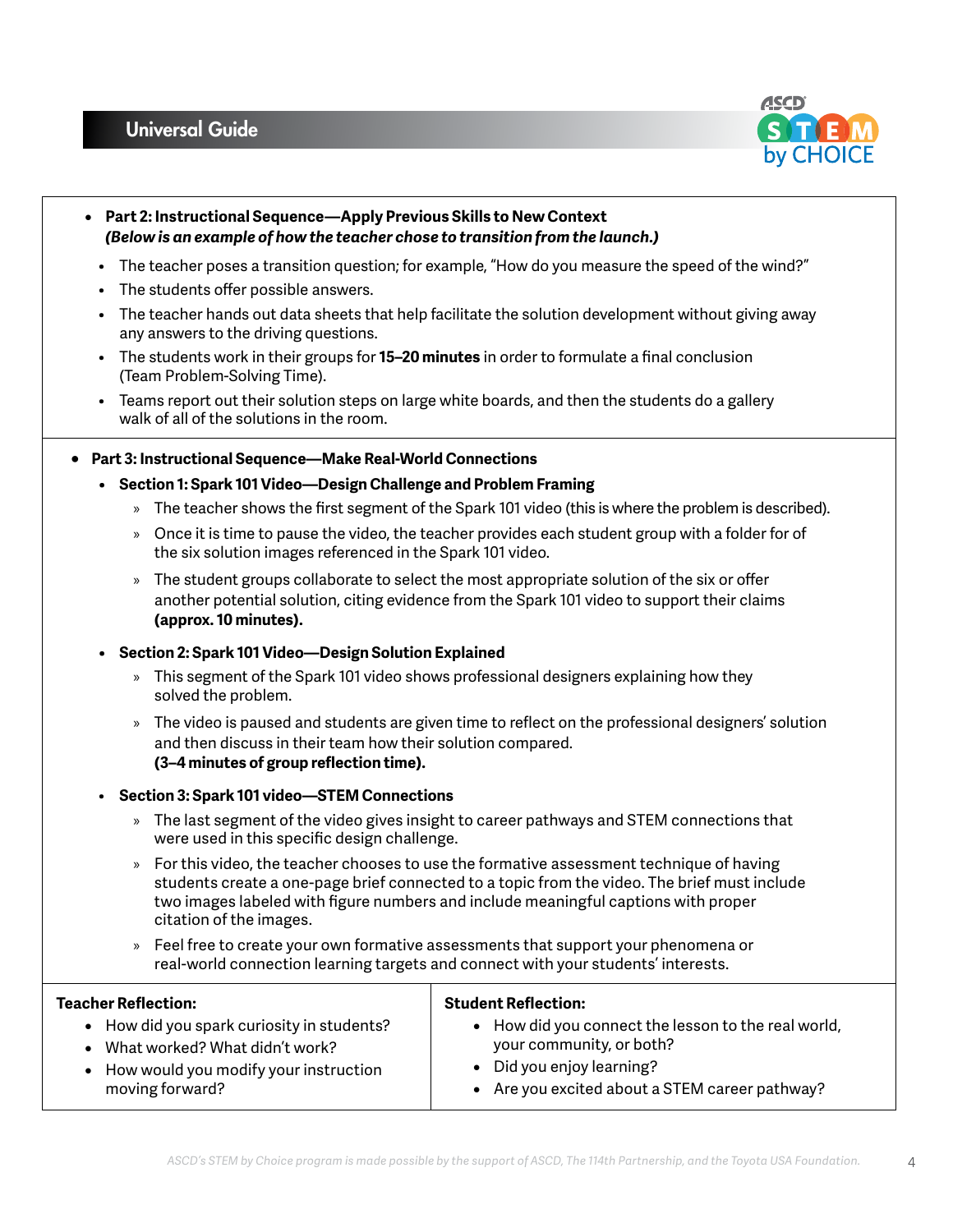

# **STEM by Choice Universal Guide: Template**

| <b>Gain Interest/Essential Question:</b>                                                                    |                     |  |
|-------------------------------------------------------------------------------------------------------------|---------------------|--|
|                                                                                                             |                     |  |
| Phenomena/Real-World Connection: 1                                                                          | Engage:             |  |
| <b>Time for Inquiry:</b>                                                                                    | <b>Collaborate:</b> |  |
| Instructional Sequence Prework:                                                                             |                     |  |
| <b>Local Connections (optional):</b>                                                                        |                     |  |
|                                                                                                             |                     |  |
| <b>Connections to Crosscutting Concepts</b><br>• Part 1: Instructional Sequence-Engage and Develop Interest |                     |  |
|                                                                                                             |                     |  |
|                                                                                                             |                     |  |
|                                                                                                             |                     |  |

1 May connect to Next Generation Science Standards (NGSS), National Science, Technology, Engineering, and Math frameworks, or both.